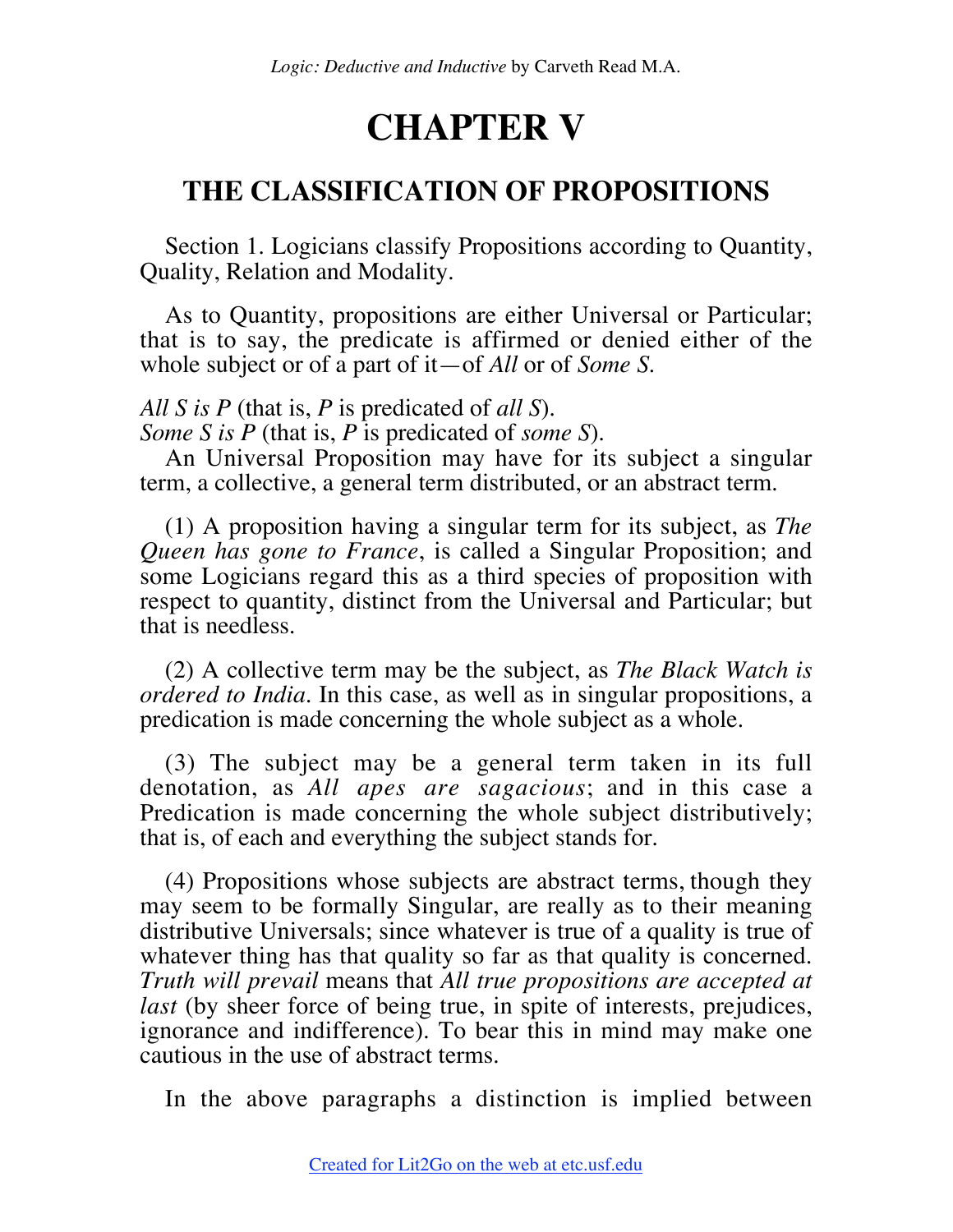Singular and Distributive Universals; but, technically, every term, whether subject or predicate, when taken in its full denotation (or universally), is said to be 'distributed,' although this word, in its ordinary sense, would be directly applicable only to general terms. In the above examples, then, 'Queen,' 'Black Watch,' 'apes,' and 'truth' are all distributed terms. Indeed, a simple definition of the Universal Proposition is 'one whose subject is distributed.'

A Particular Proposition is one that has a general term for its subject, whilst its predicate is not affirmed or denied of everything the subject denotes; in other words, it is one whose subject is not distributed: as *Some lions inhabit Africa*.

In ordinary discourse it is not always explicitly stated whether predication is universal or particular; it would be very natural to say *Lions inhabit Africa*, leaving it, as far as the words go, uncertain whether we mean *all* or *some* lions. Propositions whose quantity is thus left indefinite are technically called 'preindesignate,' their quantity not being stated or designated by any introductory expression; whilst propositions whose quantity is expressed, as *All foundling-hospitals have a high death-rate*, or *Some wine is made from grapes*, are said to be 'predesignate.' Now, the rule is that preindesignate propositions are, for logical purposes, to be treated as particular; since it is an obvious precaution of the science of proof, in any practical application, *not to go beyond the evidence*. Still, the rule may be relaxed if the universal quantity of a preindesignate proposition is well known or admitted, as in *Planets shine with reflected light*—understood of the planets of our solar system at the present time. Again, such a proposition as *Man is the paragon of animals* is not a preindesignate, but an abstract proposition; the subject being elliptical for *Man according to his proper nature*; and the translation of it into a predesignate proposition is not *All men are paragons*; nor can *Some men* be sufficient, since an abstract can only be adequately rendered by a distributed term; but we must say, *All men who approach the ideal*. Universal real propositions, true without qualification, are very scarce; and we often substitute for them *general* propositions, saying perhaps—*generally, though not universally, S is P*. Such general propositions are, in strictness, particular; and the logical rules concerning universals cannot be applied to them without careful scrutiny of the facts.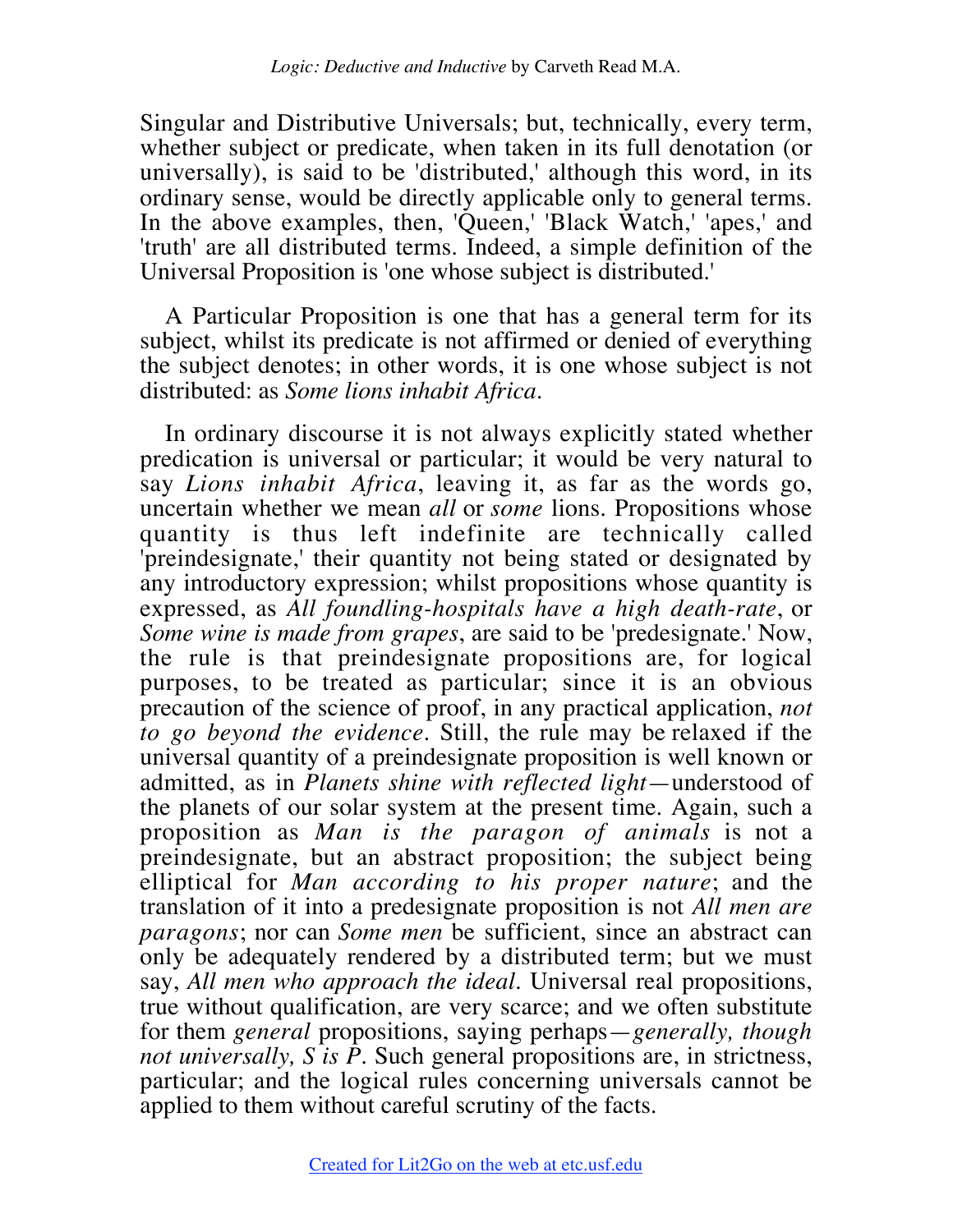The marks or predesignations of Quantity commonly used in Logic are: for Universals, *All*, *Any*, *Every*, *Whatever* (in the negative *No* or *No one*, see next Section); for Particulars, *Some*.

Now *Some*, technically used, does not mean *Some only,* but *Some at least* (it may be one, or more, or all). If it meant '*Some only*,' every particular proposition would be an exclusive exponible (chap. ii, section 3); since *Only some men are wise* implies that *Some men are not wise*. Besides, it may often happen in an investigation that all the instances we have observed come under a certain rule, though we do not yet feel justified in regarding the rule as universal; and this situation is exactly met by the expression *Some* (*it may be all*).

The words *Many*, *Most*, *Few* are generally interpreted to mean *Some*; but as *Most* signifies that exceptions are known, and *Few* that the exceptions are the more numerous, propositions thus predesignate are in fact exponibles, mounting to *Some are* and *Some are not*. If to work with both forms be too cumbrous, so that we must choose one, apparently *Few are* should be treated as *Some are not*. The scientific course to adopt with propositions predesignate by *Most* or *Few*, is to collect statistics and determine the percentage; thus, *Few men are wise*—say 2 per cent.

The Quantity of a proposition, then, is usually determined entirely by the quantity of the subject, whether *all* or *some*. Still, the quantity of the predicate is often an important consideration; and though in ordinary usage the predicate is seldom predesignate, Logicians agree that in every Negative Proposition (see Section 2) the predicate is 'distributed,' that is to say, is denied altogether of the subject, and that this is involved in the form of denial. To say *Some men are not brave*, is to declare that the quality for which men may be called brave is not found in any of the *Some men* referred to: and to say *No men are proof against flattery*, cuts off the being 'proof against flattery' entirely from the list of human attributes. On the other hand, every Affirmative Proposition is regarded as having an undistributed predicate; that is to say, its predicate is not affirmed exclusively of the subject. *Some men are wise* does not mean that 'wise' cannot be predicated of any other beings; it is equivalent to *Some men are wise* (*whoever else may be*). And *All elephants are sagacious* does not limit sagacity to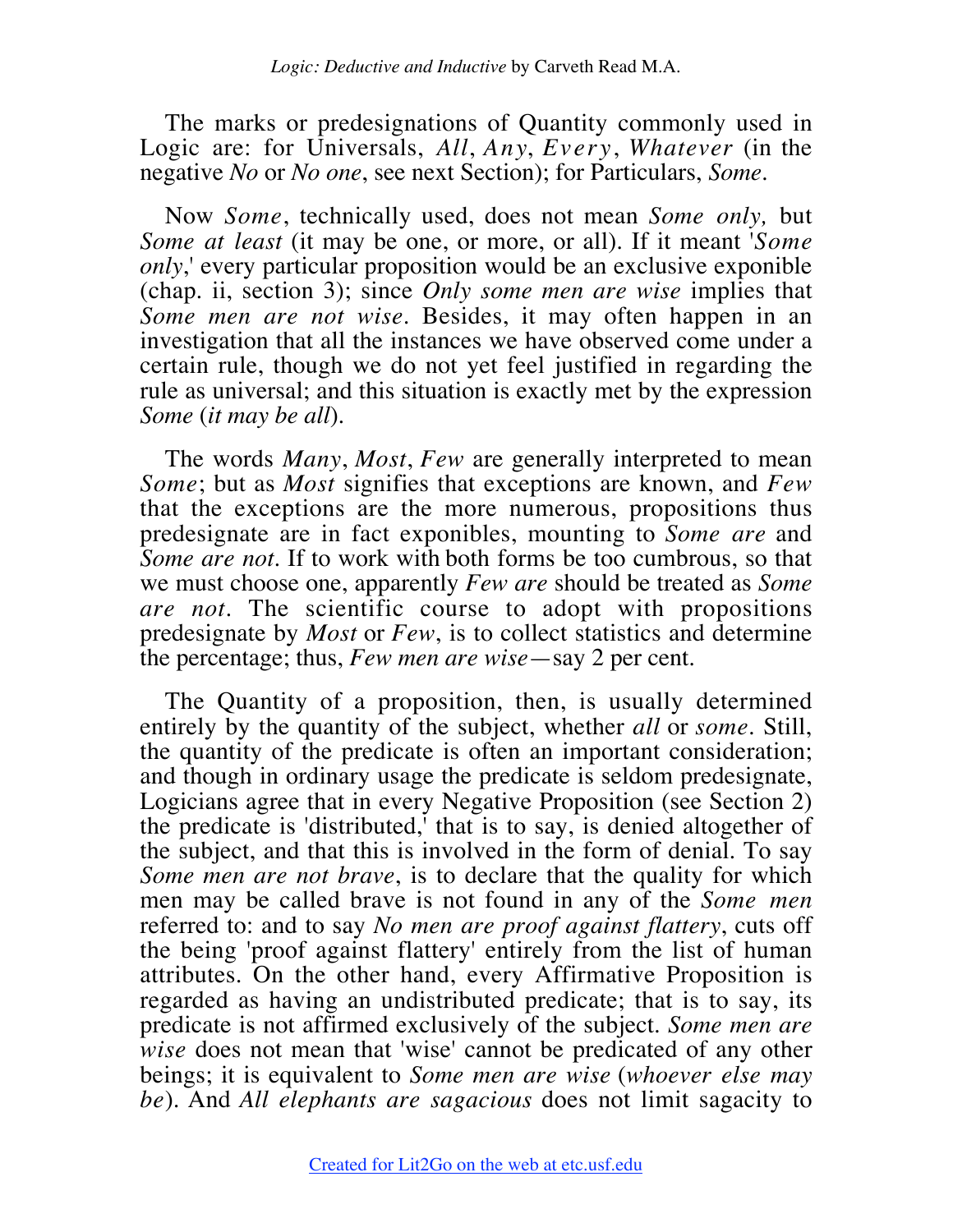elephants: regarding 'sagacious' as possibly denoting many animals of many species that exhibit the quality, this proposition is equivalent to '*All elephants are* some *sagacious animals*.' The affirmative predication of a quality does not imply exclusive possession of it as denial implies its complete absence; and, therefore, to regard the predicate of an affirmative proposition as distributed would be to go beyond the evidence and to take for granted what had never been alleged.

Some Logicians, seeing that the quantity of predicates, though not distinctly expressed, is recognised, and holding that it is the part of Logic "to make explicit in language whatever is implicit in thought," have proposed to exhibit the quantity of predicates by predesignation, thus: 'Some men are *some* wise (beings)'; 'some men are not *any* brave (beings)'; *etc.* This is called the Quantification of the Predicate, and leads to some modifications of Deductive Logic which will be referred to hereafter. (See Section 5; chap. vii. Section 4, and chap. viii. Section 3.)

Section 2. As to Quality, Propositions are either Affirmative or Negative. An Affirmative Proposition is, formally, one whose copula is affirmative (or, has no negative sign), as *S—is—P, All men—are—partial to themselves*. A Negative Proposition is one whose copula is negative (or, has a negative sign), as *S—is not—P, Some men—are not—proof against flattery*. When, indeed, a Negative Proposition is of Universal Quantity, it is stated thus: *No S is P, No men are proof against flattery*; but, in this case, the detachment of the negative sign from the copula and its association with the subject is merely an accident of our idiom; the proposition is the same as *All men—are not—proof against flattery*. It must be distinguished, therefore, from such an expression as *Not every man is proof against flattery*; for here the negative sign really restricts the subject; so that the meaning is—*Some men at most* (it may be *none) are proof against flattery*; and thus the proposition is Particular, and is rendered—*Some men—are not—proof against flattery*.

When the negative sign is associated with the predicate, so as to make this an Infinite Term (chap. iv. Section 8), the proposition is called an Infinite Proposition, as *S is not-P* (or *p), All men are—incapable of resisting flattery*, or *are—not-proof against*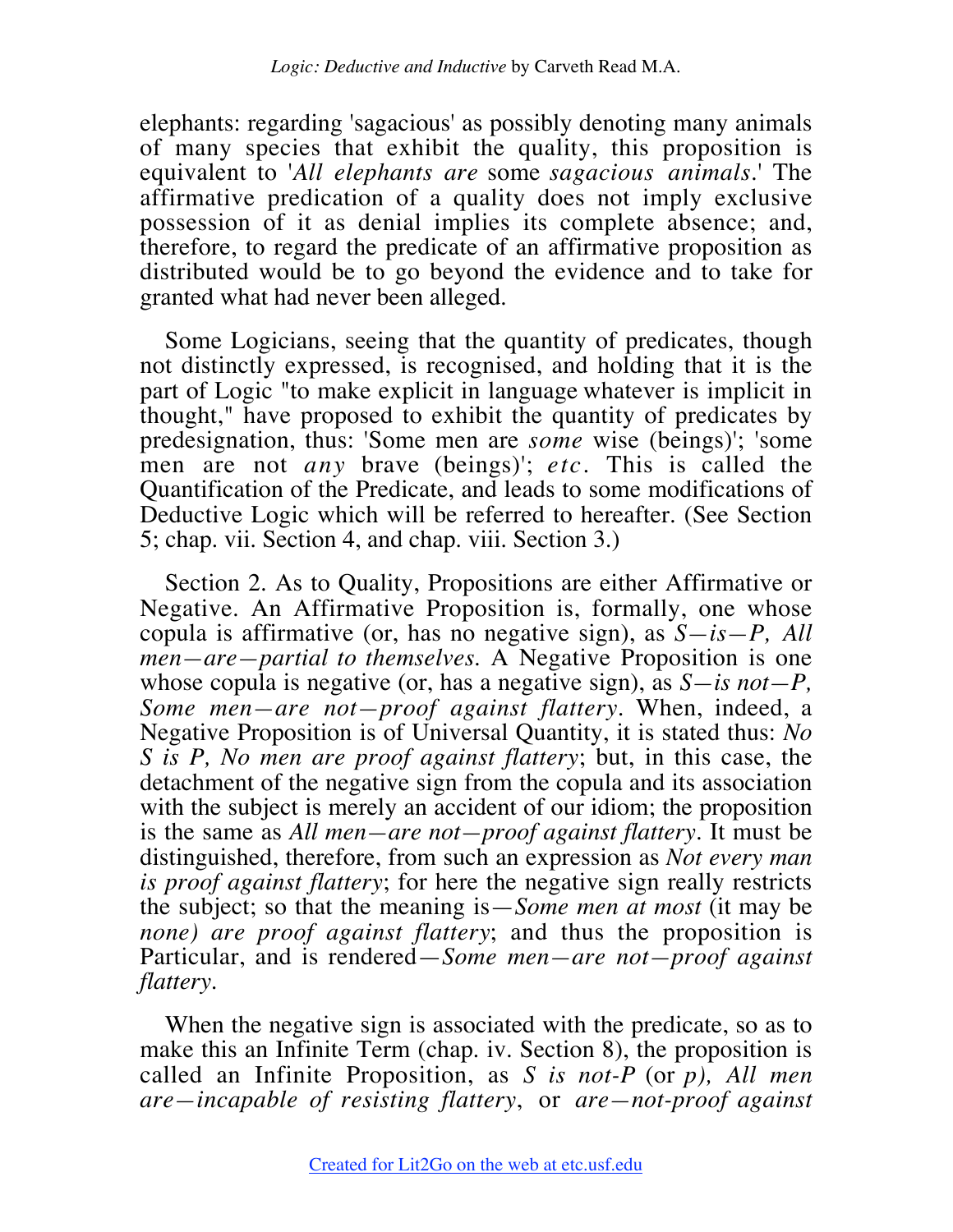## *flattery*.

Infinite propositions, when the copula is affirmative, are formally, themselves affirmative, although their force is chiefly negative; for, as the last example shows, the difference between an infinite and a negative proposition may depend upon a hyphen. It has been proposed, indeed, with a view to superficial simplification, to turn all Negatives into Infinites, and thus render all propositions Affirmative in Quality. But although every proposition both affirms and denies something according to the aspect in which you regard it (as *Snow is white* denies that it is any other colour, and *Snow is not blue* affirms that it is some other colour), yet there is a great difference between the definite affirmation of a genuine affirmative and the vague affirmation of a negative or infinite; so that materially an affirmative infinite is the same as a negative.

Generally Mill's remark is true, that affirmation and denial stand for distinctions of fact that cannot be got rid of by manipulation of words. Whether granite sinks in water, or not; whether the rook lives a hundred years, or not; whether a man has a hundred dollars in his pocket, or not; whether human bones have ever been found in Pliocene strata, or not; such alternatives require distinct forms of expression. At the same time, it may be granted that many facts admit of being stated with nearly equal propriety in either Quality, as *No man is proof against flattery*, or *All men are open to flattery*.

But whatever advantage there is in occasionally changing the Quality of a proposition may be gained by the process of Obversion (chap. vii. Section  $\overline{5}$ ); whilst to use only one Quality would impair the elasticity of logical expression. It is a postulate of Logic that the negative sign may be transferred from the copula to the predicate, or from the predicate to the copula, without altering the sense of a proposition; and this is justified by the experience that not to have an attribute and to be without it are the same thing.

Section 3. A. I. E. O.—Combining the two kinds of Quantity, Universal and Particular, with the two kinds of Quality, Affirmative and Negative, we get four simple types of proposition, which it is usual to symbolise by the letters A. I. E. O., thus: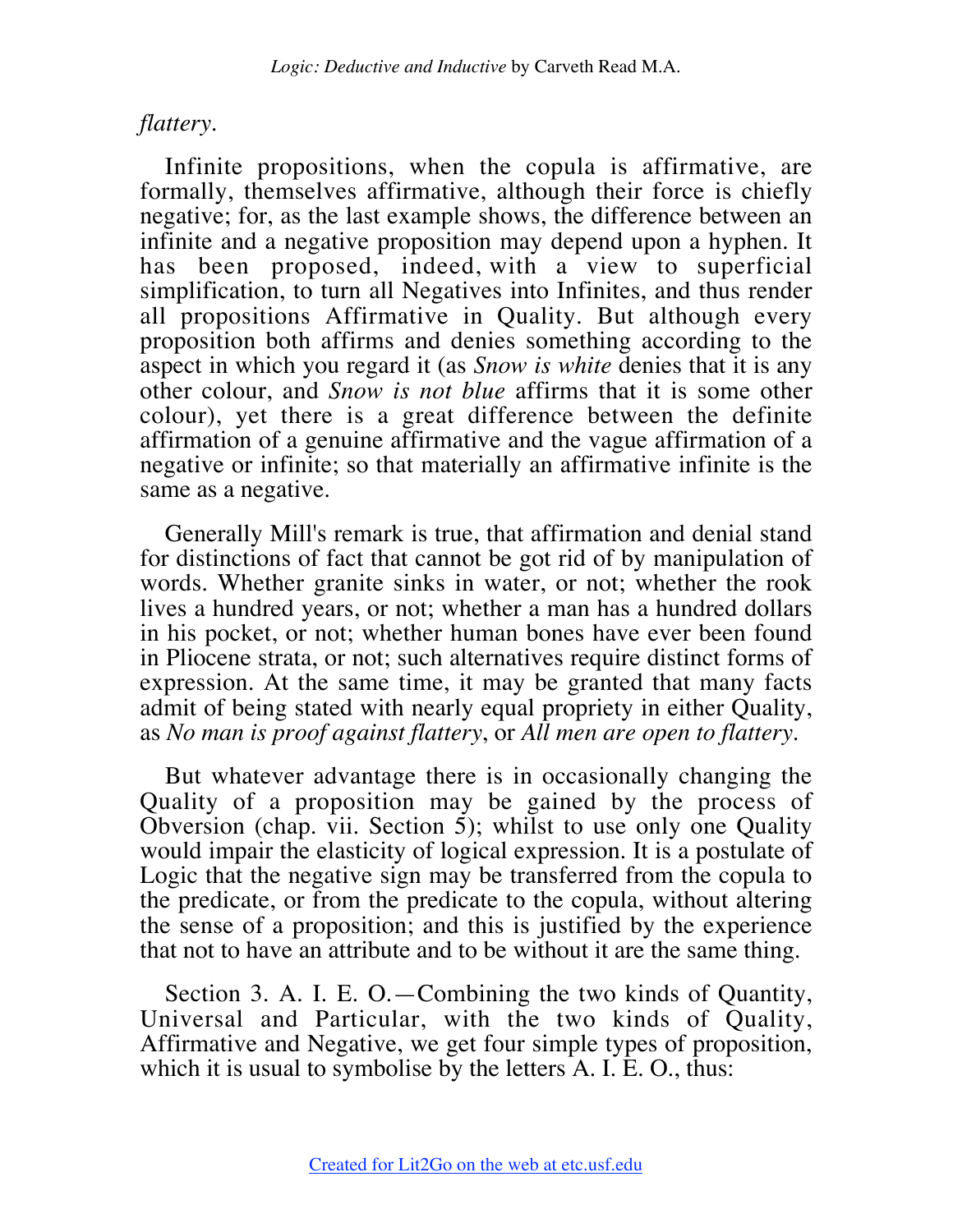| A Universal  |                                       | $-$ All S is P.   |
|--------------|---------------------------------------|-------------------|
| I Particular | Affirmative<br>. Affirmative          | $-$ Some S is P.  |
|              | $E$ Universal Negative $-$ No S is P. |                   |
|              | <sup>O</sup> Particular Negative      | $-$ Some S is not |

As an aid to the remembering of these symbols we may observe that A. and I. are the first two vowels in *affirmo* and that E. and O. are the vowels in *nego*.

It must be acknowledged that these four kinds of proposition recognised by Formal Logic constitute a very meagre selection from the list of propositions actually used in judgment and reasoning.

Those Logicians who explicitly quantify the predicate obtain, in all, eight forms of proposition according to Quantity and Quality:

| <b>U</b> Toto-total            | $-$ All X is all Y.          |
|--------------------------------|------------------------------|
| Affirmative                    |                              |
| A Toto-partial<br>Affirmative  | $-$ All X is some Y.         |
| Y Parti-total<br>Affirmative   | $-$ Some X is all Y.         |
| I Parti-partial<br>Affirmative | $-$ Some X is some Y.        |
| $E$ Toto-total Negative        | $-$ No X is any Y.           |
| - Toto-partial Negative        | $-$ No X is some Y.          |
| Parti-total Negative           | $-$ Some X is not any<br>Y.  |
| - Parti-partial Negative       | $-$ Some X is not some<br>Y. |

Here A. I. E. O. correspond with those similarly symbolised in the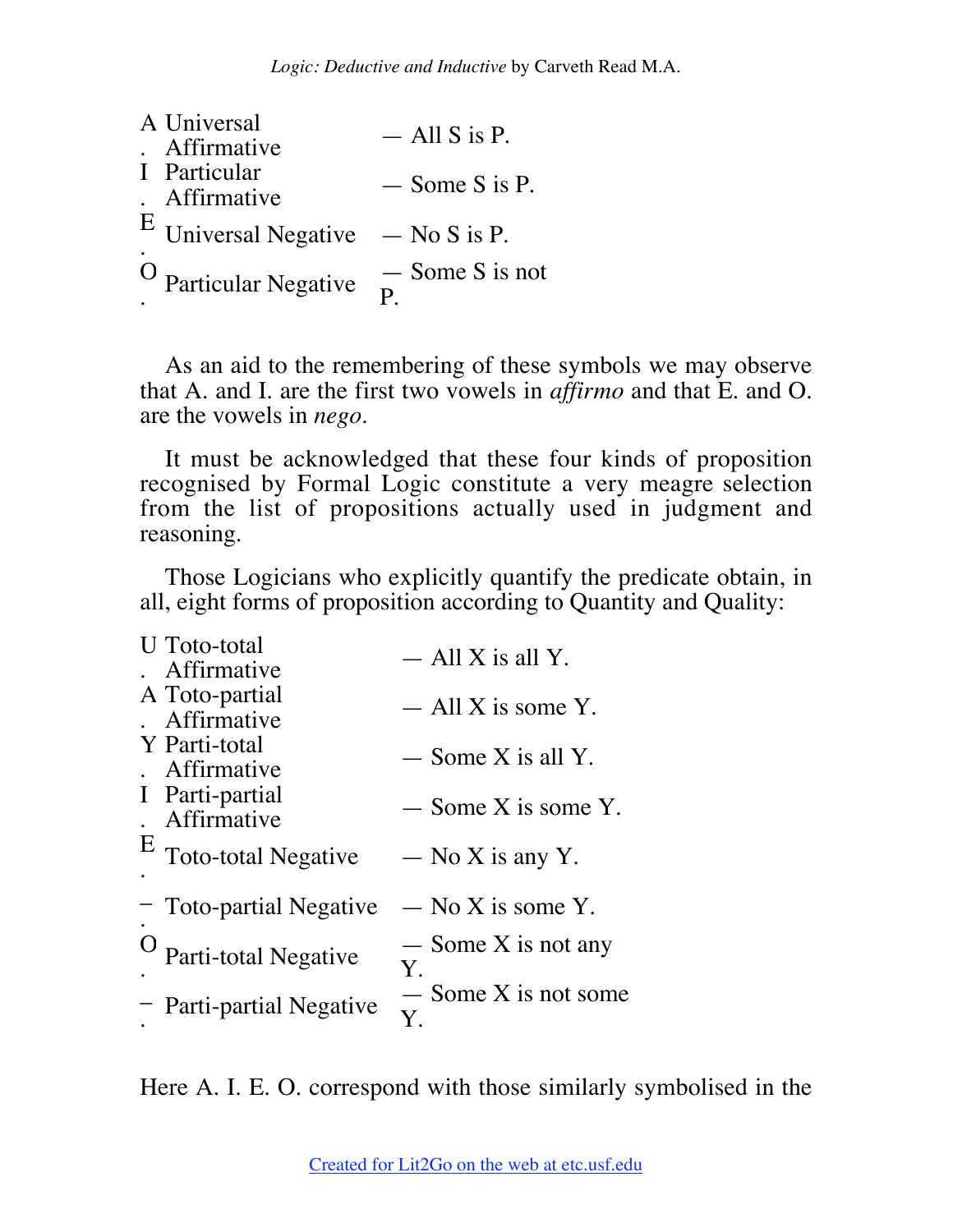usual list, merely designating in the predicates the quantity which was formerly treated as implicit.

Section 4. As to Relation, propositions are either Categorical or Conditional. A Categorical Proposition is one in which the predicate is directly affirmed or denied of the subject without any limitation of time, place, or circumstance, extraneous to the subject, as *All men in England are secure of justice*; in which proposition, though there is a limitation of place ('in England'), it is included in the subject. Of this kind are nearly all the examples that have yet been given, according to the form *S is P*.

[Pg 60]

A Conditional Proposition is so called because the predication is made under some limitation or condition not included in the subject, as *If a man live in England, he is secure of justice*. Here the limitation 'living in England' is put into a conditional sentence extraneous to the subject, 'he,' representing any man.

Conditional propositions, again, are of two kinds—Hypothetical and Disjunctive. Hypothetical propositions are those that are limited by an explicit conditional sentence, as above, or thus: *If Joe Smith was a prophet, his followers have been unjustly persecuted*. Or in symbols thus:

If A is, B is; If  $A$  is  $B$ ,  $A$  is  $C$ ; If A is B, C is D.

Disjunctive propositions are those in which the condition under which predication is made is not explicit but only implied under the disguise of an alternative proposition, as *Joe Smith was either a prophet or an impostor*. Here there is no direct predication concerning Joe Smith, but only a predication of one of the alternatives conditionally on the other being denied, as, *If Joe Smith was not a prophet he was an impostor*; or, *If he was not an impostor, he was a prophet*. Symbolically, Disjunctives may be represented thus:

A is either B or C, Either A is B or C is D.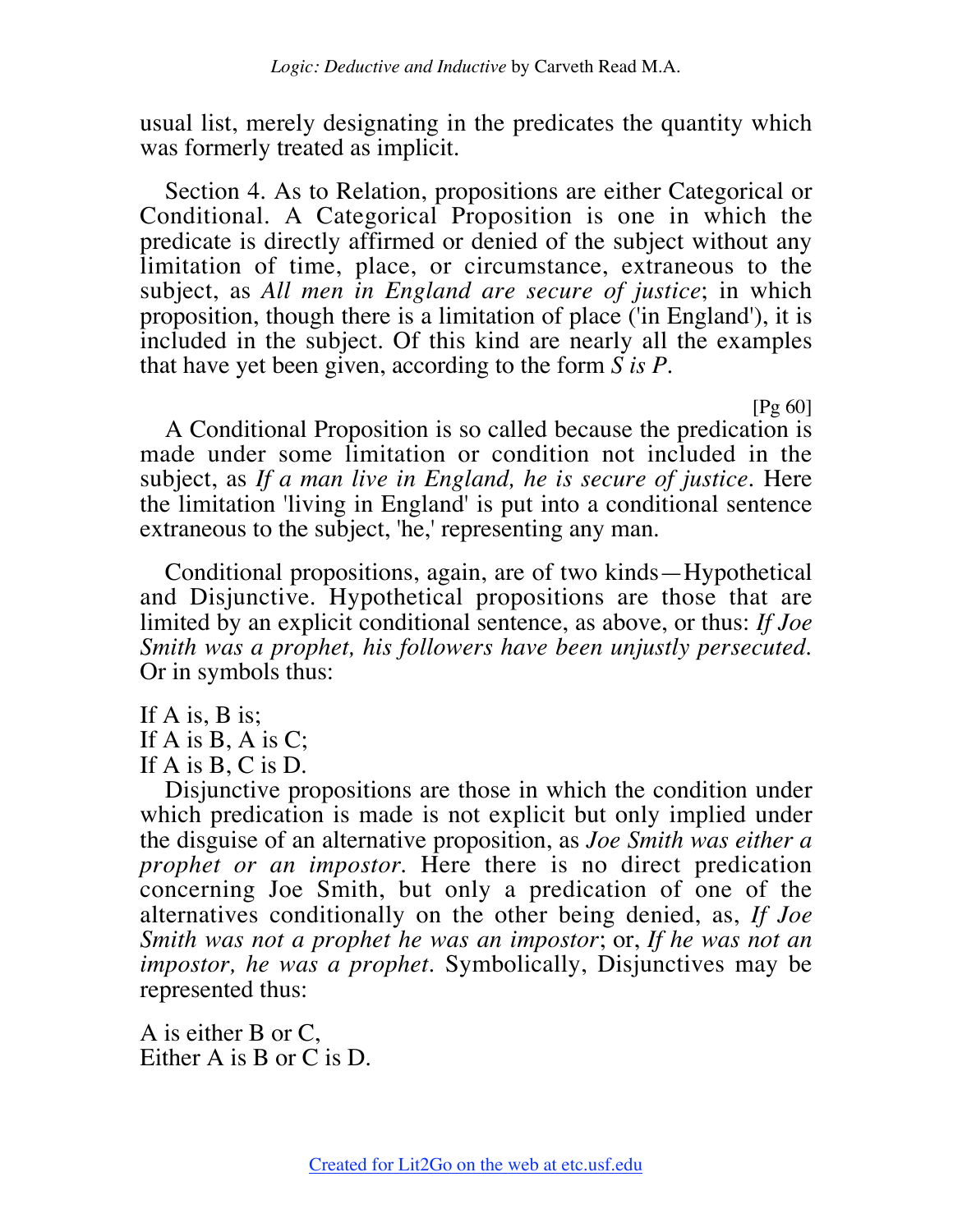Formally, every Conditional may be expressed as a Categorical. For our last example shows how a Disjunctive may be reduced to two Hypotheticals (of which one is redundant, being the contrapositive of the other; see (chap. vii. Section 10). And a Hypothetical is reducible to a Categorical thus: *If the sky is clear, the night is cold* may be read—*The case of the sky being clear is a case of the night being cold*; and this, though a clumsy plan, is sometimes convenient. It would be better to say *The sky being clear is a sign of the night being cold*, or a condition of it. For, as Mill says, the essence of a Hypothetical is to state that one clause of it (the indicative) may be inferred from the other (the conditional). Similarly, we might write: *Proof of Joe Smith's not being a prophet is a proof of his being an impostor*.

This turning of Conditionals into Categoricals is called a Change of Relation; and the process may be reversed: *All the wise are virtuous* may be written, *If any man is wise he is virtuous*; or, again, *Either a man is not-wise or he is virtuous*. But the categorical form is usually the simplest.

If, then, as substitutes for the corresponding conditionals, categoricals are formally adequate, though sometimes inelegant, it may be urged that Logic has nothing to do with elegance; or that, at any rate, the chief elegance of science is economy, and that therefore, for scientific purposes, whatever we may write further about conditionals must be an ugly excrescence. The scientific purpose of Logic is to assign the conditions of proof. Can we, then, in the conditional form prove anything that cannot be proved in the categorical? Or does a conditional require to be itself proved by any method not applicable to the Categorical? If not, why go on with the discussion of Conditionals? For all laws of Nature, however stated, are essentially categorical. 'If a straight line falls on another straight line, the adjacent angles are together equal to two right angles'; 'If a body is unsupported, it falls'; 'If population increases, rents tend to rise': here 'if' means 'whenever' or 'all cases in which'; for to raise a doubt whether a straight line is ever conceived to fall upon another, whether bodies are ever unsupported, or population ever increases, is a superfluity of scepticism; and plainly the hypothetical form has nothing to do with the proof of such propositions, nor with inference from them.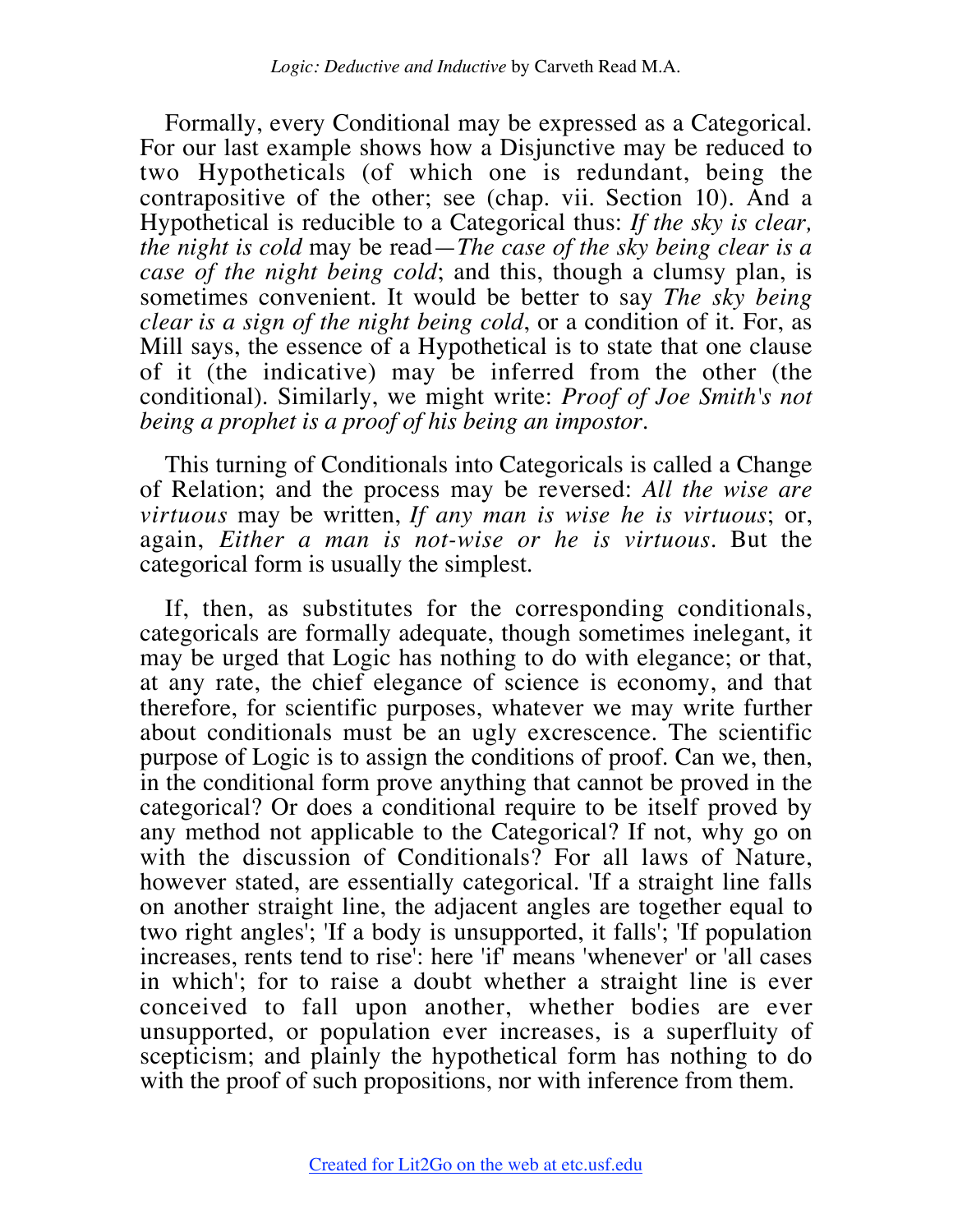Still, the disjunctive form is necessary in setting out the relation of contradictory terms, and in stating a Division (chap. xxi.), whether formal (*as A is B or not-B*) or material (as *Cats are white, or black, or tortoiseshell, or tabby*). And in some cases the hypothetical form is useful. One of these occurs where it is important to draw attention to the condition, as something doubtful or especially requiring examination. *If there is a resisting medium in space, the earth will fall into the sun; If the Corn Laws are to be re-enacted, we had better sell railways and buy land*: here the hypothetical form draws attention to the questions whether there is a resisting medium in space, whether the Corn Laws are likely to be re-enacted; but as to methods of inference and proof, the hypothetical form has nothing to do with them. The propositions predicate causation: *A resisting medium in space is a condition of the earth's falling into the sun; A Corn Law is a condition of the rise of rents, and of the fall of railway profits*.

A second case in which the hypothetical is a specially appropriate form of statement occurs where a proposition relates to a particular matter and to future time, as *If there be a storm tomorrow, we shall miss our picnic*. Such cases are of very slight logical interest. It is as exercises in formal thinking that hypotheticals are of most value; inasmuch as many people find them more difficult than categoricals to manipulate.

In discussing Conditional Propositions, the conditional sentence of a Hypothetical, or the first alternative of a Disjunctive, is called the Antecedent; the indicative sentence of a Hypothetical, or the second alternative of a Disjunctive, is called the Consequent.

Hypotheticals, like Categoricals, have been classed according to Quantity and Quality. Premising that the quantity of a Hypothetical depends on the quantity of its Antecedent (which determines its limitation), whilst its quality depends on the quality of its consequent (which makes the predication), we may exhibit four forms:

A. *If A is B, C is D;* I. *Sometimes when A is B, C is D;* E. *If A is B, C is not D;* O. *Sometimes when A is B, C is not D.*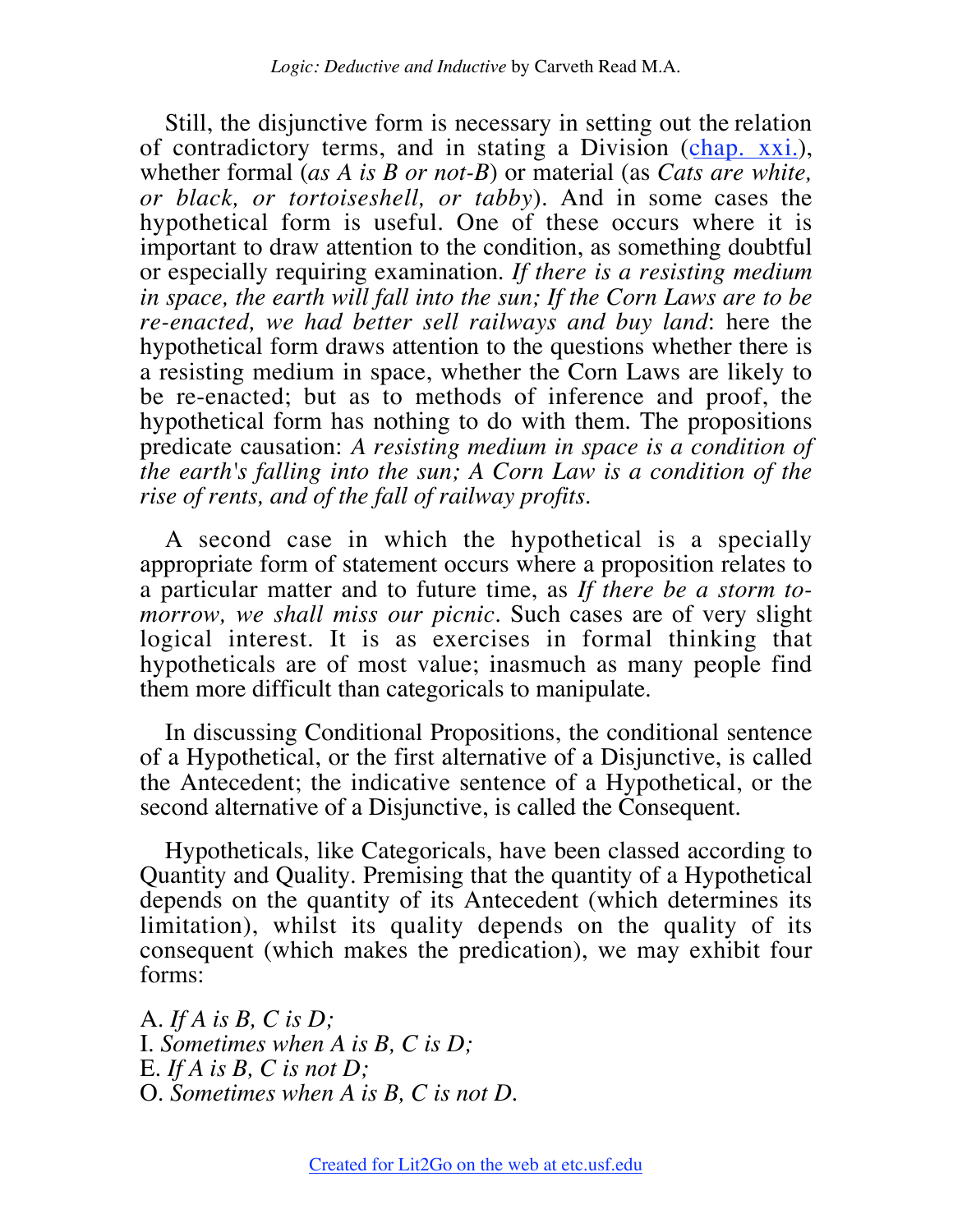But I. and O. are rarely used.

As for Disjunctives, it is easy to distinguish the two quantities thus:

A. *Either A is B, or C is D;* I. *Sometimes either A is B or C is D.*

But I. is rarely used. The distinction of quality, however, cannot be made: there are no true negative forms; for if we write—

*Neither is A B, nor C D,*

there is here no alternative predication, but only an Exponible equivalent to *No A is B, and No C is D*. And if we write—

*Either A is not B, or C is not D,*

this is affirmative as to the alternation, and is for all methods of treatment equivalent to A.

Logicians are divided in opinion as to the interpretation of the conjunction 'either, or'; some holding that it means 'not both,' others that it means 'it may be both.' Grammatical usage, upon which the question is sometimes argued, does not seem to be established in favour of either view. If we say *A man so precise in his walk and conversation is either a saint or a consummate hypocrite*; or, again, *One who is happy in a solitary life is either more or less than man*; we cannot in such cases mean that the subject may be both. On the other hand, if it be said that *the author of 'A Tale of a Tub' is either a misanthrope or a dyspeptic*, the alternatives are not incompatible. Or, again, given that *X. is a lunatic, or a lover, or a poet*, the three predicates have much congruity.

It has been urged that in Logic, language should be made as exact and definite as possible, and that this requires the exclusive interpretation 'not both.' But it seems a better argument, that Logic (1) should be able to express all meanings, and (2), as the science of evidence, must not assume more than is given; to be on the safe side, it must in doubtful cases assume the least, just as it generally assumes a preindesignate term to be of particular quantity; and, therefore 'either, or' means 'one, or the other, or both.'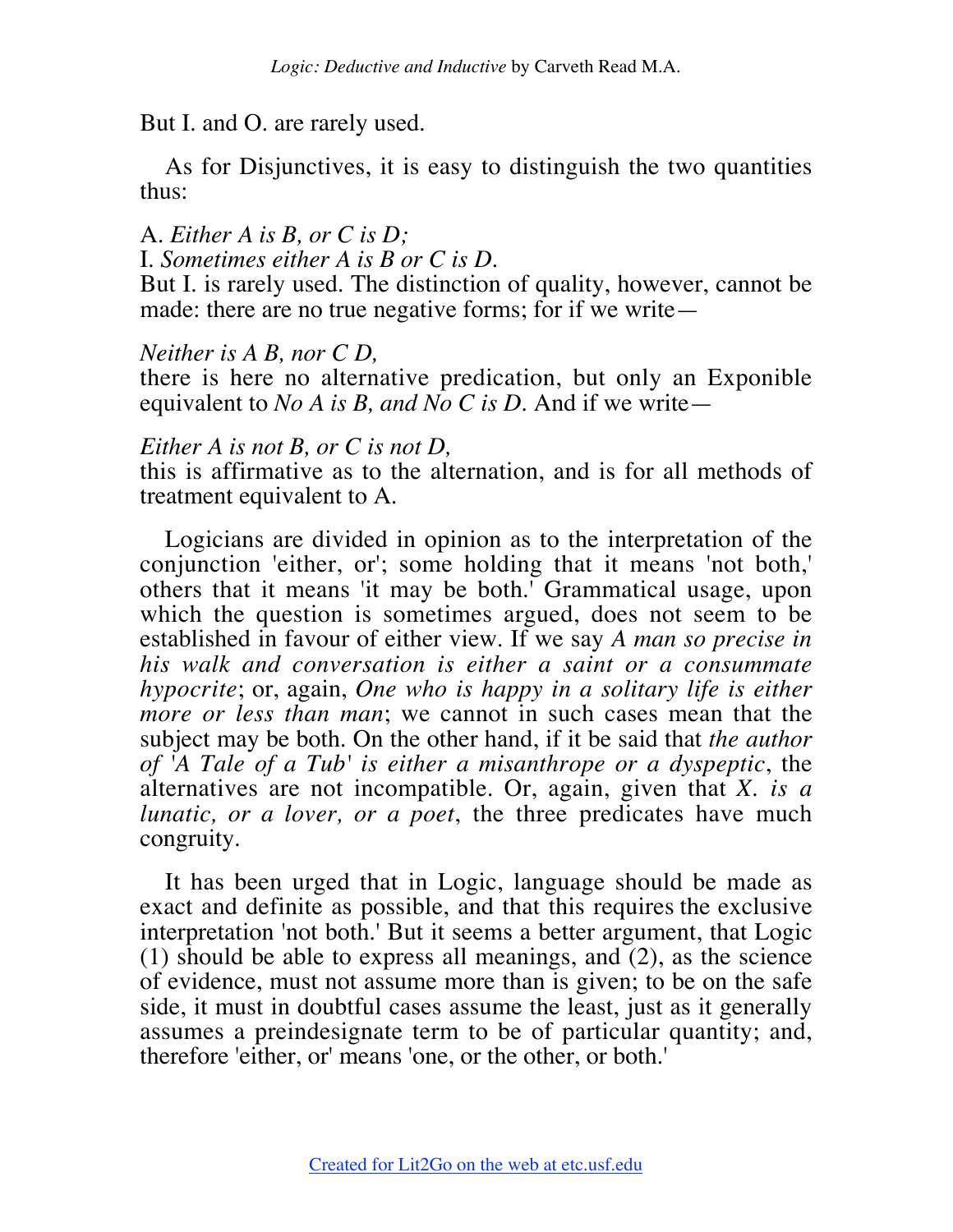However, when both the alternative propositions have the same subject, as *Either A is B, or A is C*, if the two predicates are contrary or contradictory terms (as 'saint' and 'hypocrite,' or 'saint' and 'not-saint'), they cannot in their nature be predicable in the same way of the same subject; and, therefore, in such a case 'either, or' means one or the other, but not both in the same relation. Hence it seems necessary to admit that the conjunction 'either, or' may sometimes require one interpretation, sometimes the other; and the rule is that it implies the further possibility 'or both,' except when both alternatives have the same subject whilst the predicates are contrary or contradictory terms.

If, then, the disjunctive *A is either B or C* (*B* and *C* being contraries) implies that both alternatives cannot be true, it can only be adequately rendered in hypotheticals by the two forms—(1) *If A is B, it is not C*, and (2)*If A is not B, it is C*. But if the disjunctive *A is either B or C* (*B* and *C* not being contraries) implies that both may be true, it will be adequately translated into a hypothetical by the single form, *If A is not B, it is C*. We cannot translate it into  $-\tilde{I}f$ *A is B, it is not C*, for, by our supposition, if '*A is B*' is true, it does not follow that '*A is C*' must be false.

Logicians are also divided in opinion as to the function of the hypothetical form. Some think it expresses doubt; for the consequent depends on the antecedent, and the antecedent, introduced by 'if,' may or may not be realised, as in *If the sky is clear, the night is cold*: whether the sky is, or is not, clear being supposed to be uncertain. And we have seen that some hypothetical propositions seem designed to draw attention to such uncertainty, as—*If there is a resisting medium in space, etc*. But other Logicians lay stress upon the connection of the clauses as the important matter: the statement is, they say, that the consequent may be inferred from the antecedent. Some even declare that it is given as a necessary inference; and on this ground Sigwart rejects particular hypotheticals, such as *Sometimes when A is B, C is D*; for if it happens only sometimes the connexion cannot be necessary. Indeed, it cannot even be probably inferred without further grounds. But this is also true whenever the antecedent and consequent are concerned with different matter. For example, *If the soul is simple, it is indestructible*. How do you know that? Because *Every simple substance is indestructible*. Without this further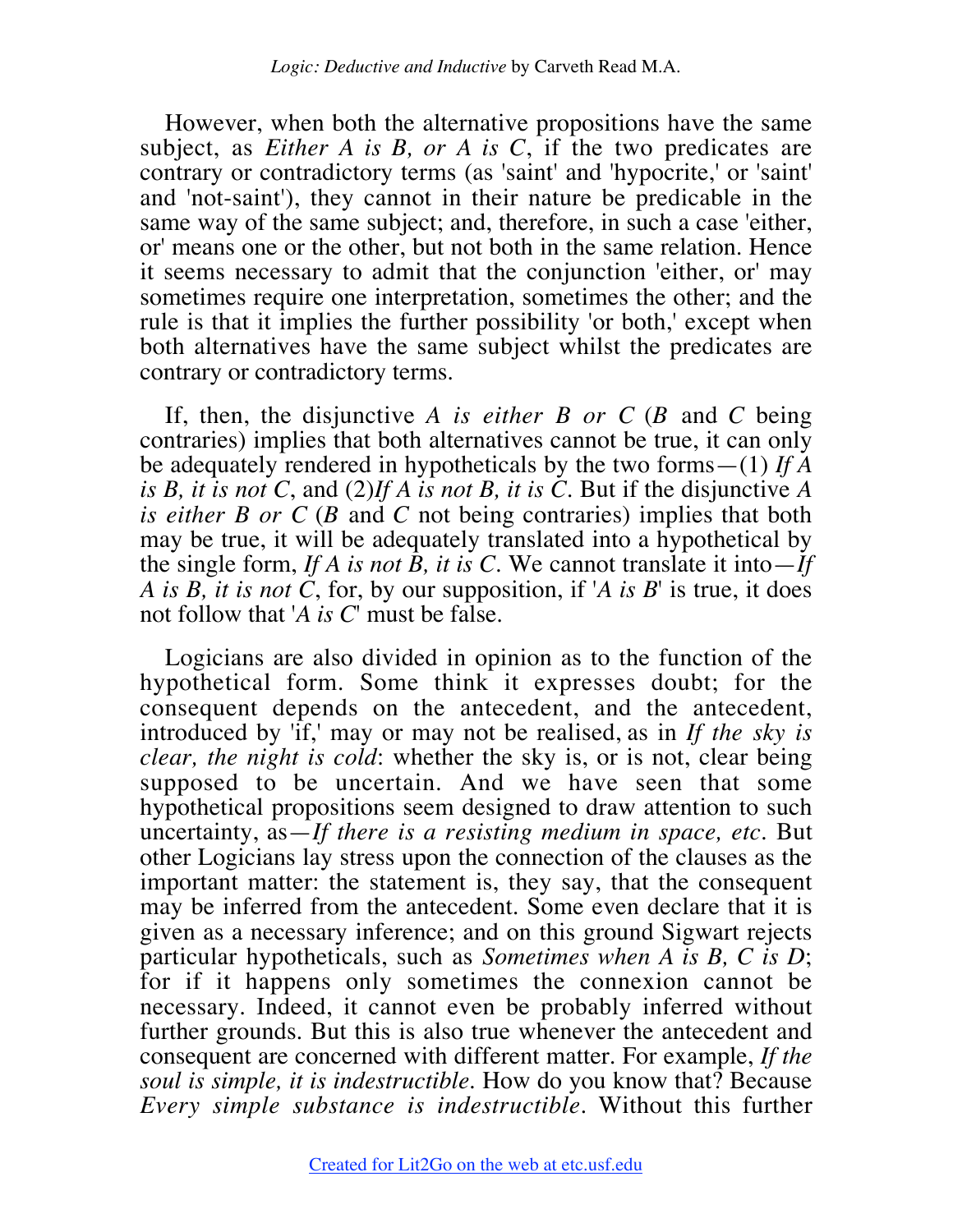ground there can be no inference. The fact is that conditional forms often cover assertions that are not true complex propositions but a sort of euthymemes (chap. xi. Section 2), arguments abbreviated and rhetorically disguised. Thus: *If patience is a virtue there are painful virtues*—an example from Dr. Keynes. Expanding this we have—

Patience is painful;

Patience is a virtue:

therefore Some virtue is painful.

And then we see the equivocation of the inference; for though patience be painful *to learn*, it is not painful *as a virtue* to the patient man.

The hypothetical, '*If Plato was not mistaken poets are dangerous citizens*,' may be considered as an argument against the laureateship, and may be expanded (informally) thus: 'All Plato's opinions deserve respect; one of them was that poets are bad citizens; therefore it behoves us to be chary of encouraging poetry.' Or take this disjunctive, '*Either Bacon wrote the works ascribed to Shakespeare, or there were two men of the highest genius in the same age and country*.' This means that it is not likely there should be two such men, that we are sure of Bacon, and therefore ought to give him all the glory. Now, if it is the part of Logic 'to make explicit in language all that is implicit in thought,' or to put arguments into the form in which they can best be examined, such propositions as the above ought to be analysed in the way suggested, and confirmed or refuted according to their real intention.

We may conclude that no single function can be assigned to all hypothetical propositions: each must be treated according to its own meaning in its own context.

Section 5. As to Modality, propositions are divided into Pure and Modal. A Modal proposition is one in which the predicate is affirmed or denied, not simply but *cum modo*, with a qualification. And some Logicians have considered any adverb occurring in the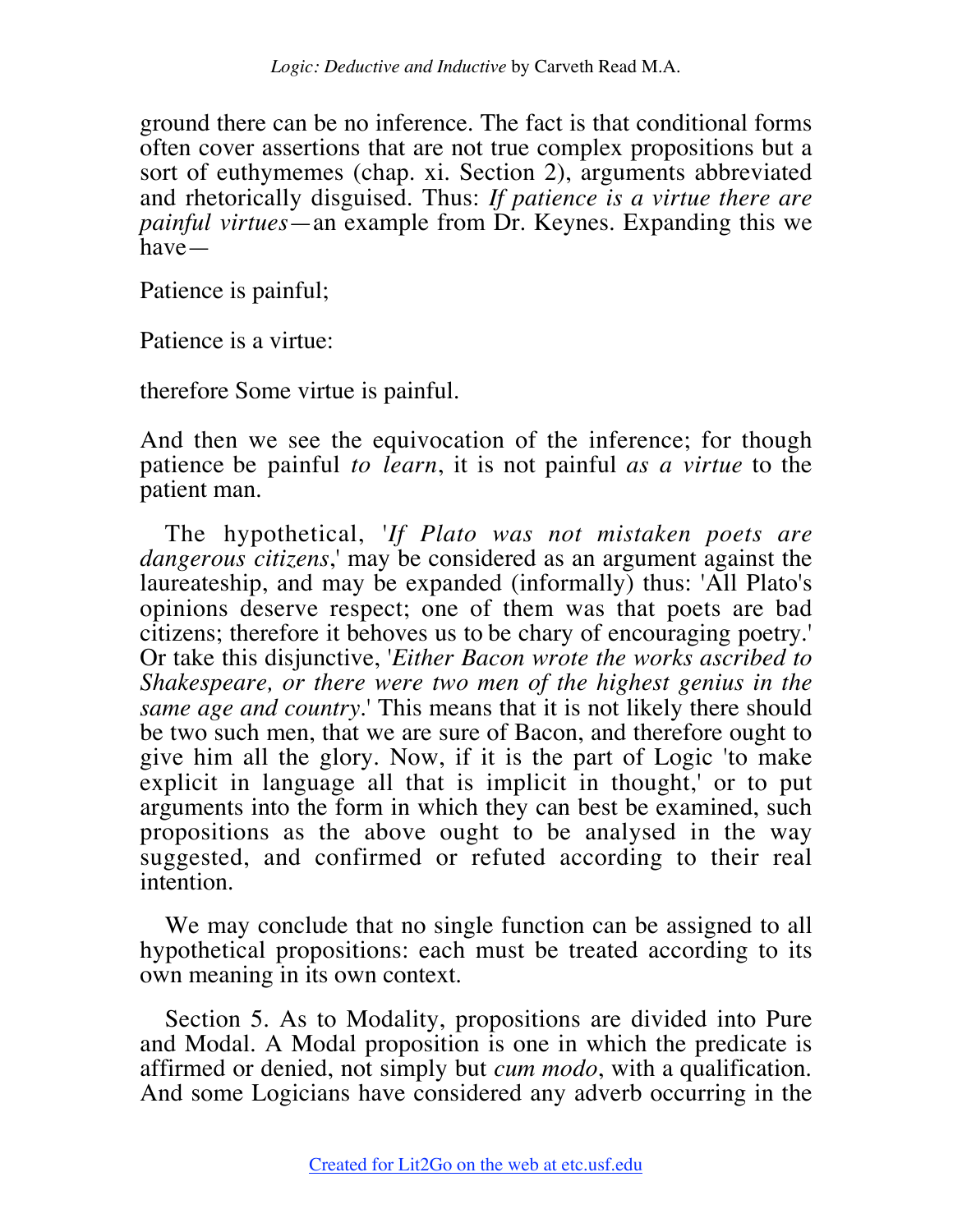predicate, or any sign of past or future tense, enough to constitute a modal: as 'Petroleum is *dangerously* inflammable'; 'English *will be* the universal language.' But far the most important kind of modality, and the only one we need consider, is that which is signified by some qualification of the predicate as to the degree of certainty with which it is affirmed or denied. Thus, 'The bite of the cobra is *probably* mortal,' is called a Contingent or Problematic Modal: 'Water is *certainly* composed of oxygen and hydrogen' is an Assertory or Certain Modal: 'Two straight lines *cannot* enclose a space' is a Necessary or Apodeictic Modal (the opposite being inconceivable). Propositions not thus qualified are called Pure.

Modal propositions have had a long and eventful history, but they have not been found tractable by the resources of ordinary Logic, and are now generally neglected by the authors of textbooks. No doubt such propositions are the commonest in ordinary discourse, and in some rough way we combine them and draw inferences from them. It is understood that a combination of assertory or of apodeictic premises may warrant an assertory or an apodeictic conclusion; but that if we combine either of these with a problematic premise our conclusion becomes problematic; whilst the combination of two problematic premises gives a conclusion less certain than either. But if we ask 'How much less certain?' there is no answer. That the modality of a conclusion follows the less certain of the premises combined, is inadequate for scientific guidance; so that, as Deductive Logic can get no farther than this, it has abandoned the discussion of Modals. To endeavour to determine the degree of certainty attaching to a problematic judgment is not, however, beyond the reach of Induction, by analysing circumstantial evidence, or by collecting statistics with regard to it. Thus, instead of 'The cobra's bite is *probably* fatal,' we might find that it is fatal 80 times in 100. Then, if we know that of those who go to India 3 in 1000 are bitten, we can calculate what the chances are that any one going to India will die of a cobra's bite (chap. xx.).

Section 6. Verbal and Real Propositions.—Another important division of propositions turns upon the relation of the predicate to the subject in respect of their connotations. We saw, when discussing Relative Terms, that the connotation of one term often implies that of another; sometimes reciprocally, like 'master' and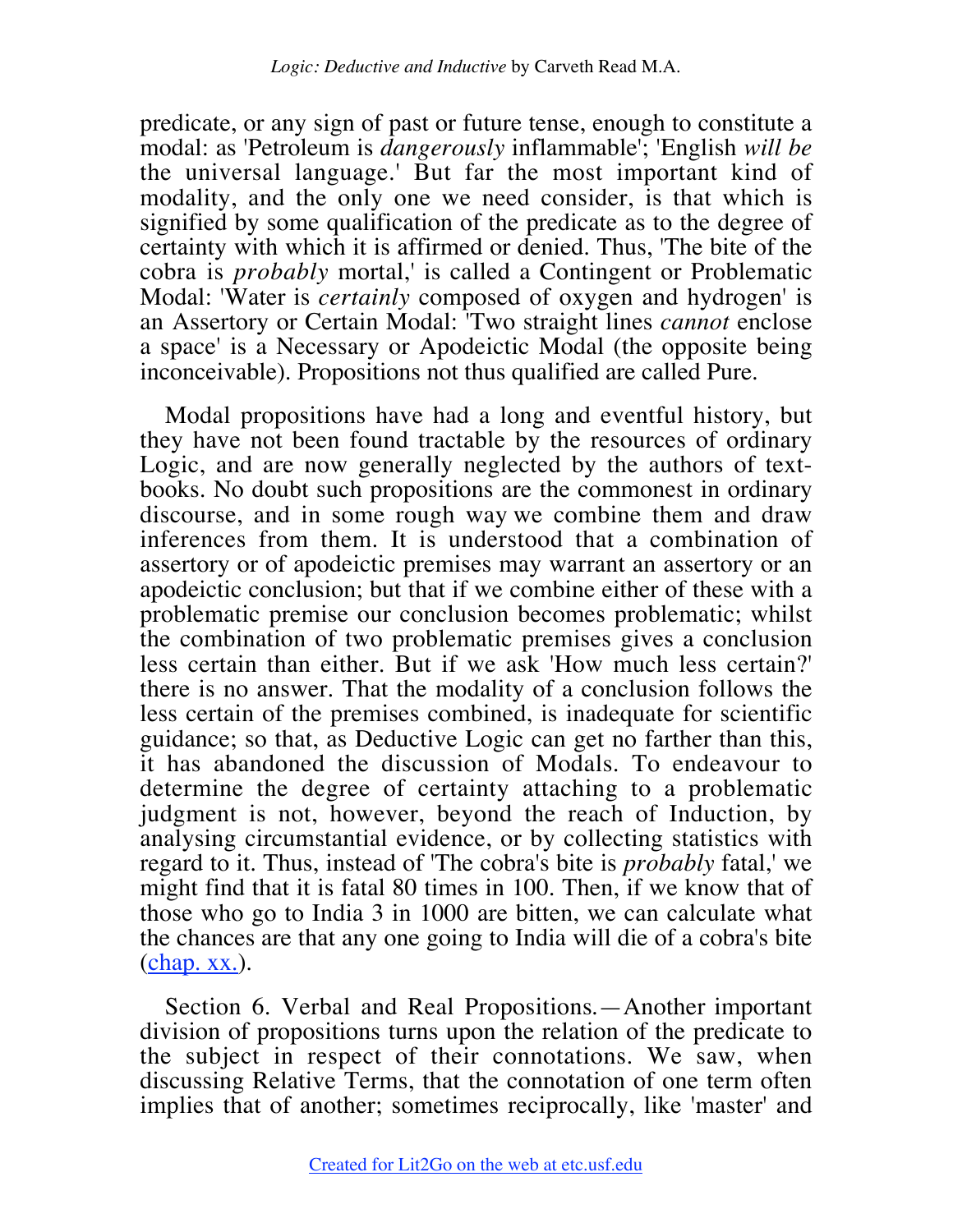'slave'; or by inclusion, like species and genus; or by exclusion, like contraries and contradictories. When terms so related appear as subject and predicate of the same proposition, the result is often tautology—*e.g., The master has authority over his slave; A horse is an animal; Red is not blue; British is not foreign*. Whoever knows the meaning of 'master,' 'horse,' 'red,' 'British,' learns nothing from these propositions. Hence they are called Verbal propositions, as only expounding the sense of words, or as if they were propositions only by satisfying the forms of language, not by fulfilling the function of propositions in conveying a knowledge of facts. They are also called 'Analytic' and 'Explicative,' when they separate and disengage the elements of the connotation of the subject. Doubtless, such propositions may be useful to one who does not know the language; and Definitions, which are verbal propositions whose predicates analyse the whole connotations of their subjects, are indispensable instruments of science (see chap. xxii.).

Of course, hypothetical propositions may also be verbal, as *If the soul be material it is extended*; for 'extension' is connoted by 'matter'; and, therefore, the corresponding disjunctive is verbal—*Either the soul is not material, or it is extended*. But a true divisional disjunctive can never be verbal (chap. xxi. Section 4, rule 1).

On the other hand, when there is no such direct relation between subject and predicate that their connotations imply one another, but the predicate connotes something that cannot be learnt from the connotation of the subject, there is no longer tautology, but an enlargement of meaning—*e.g., Masters are degraded by their slaves; The horse is the noblest animal; Red is the favourite colour of the British army; If the soul is simple, it is indestructible*. Such propositions are called Real, Synthetic, or Ampliative, because they are propositions for which a mere understanding of their subjects would be no substitute, since the predicate adds a meaning of its own concerning matter of fact.

To any one who understands the language, a verbal proposition can never be an inference or conclusion from evidence; nor can a verbal proposition ever furnish grounds for an inference, except as to the meaning of words. The subject of real and verbal